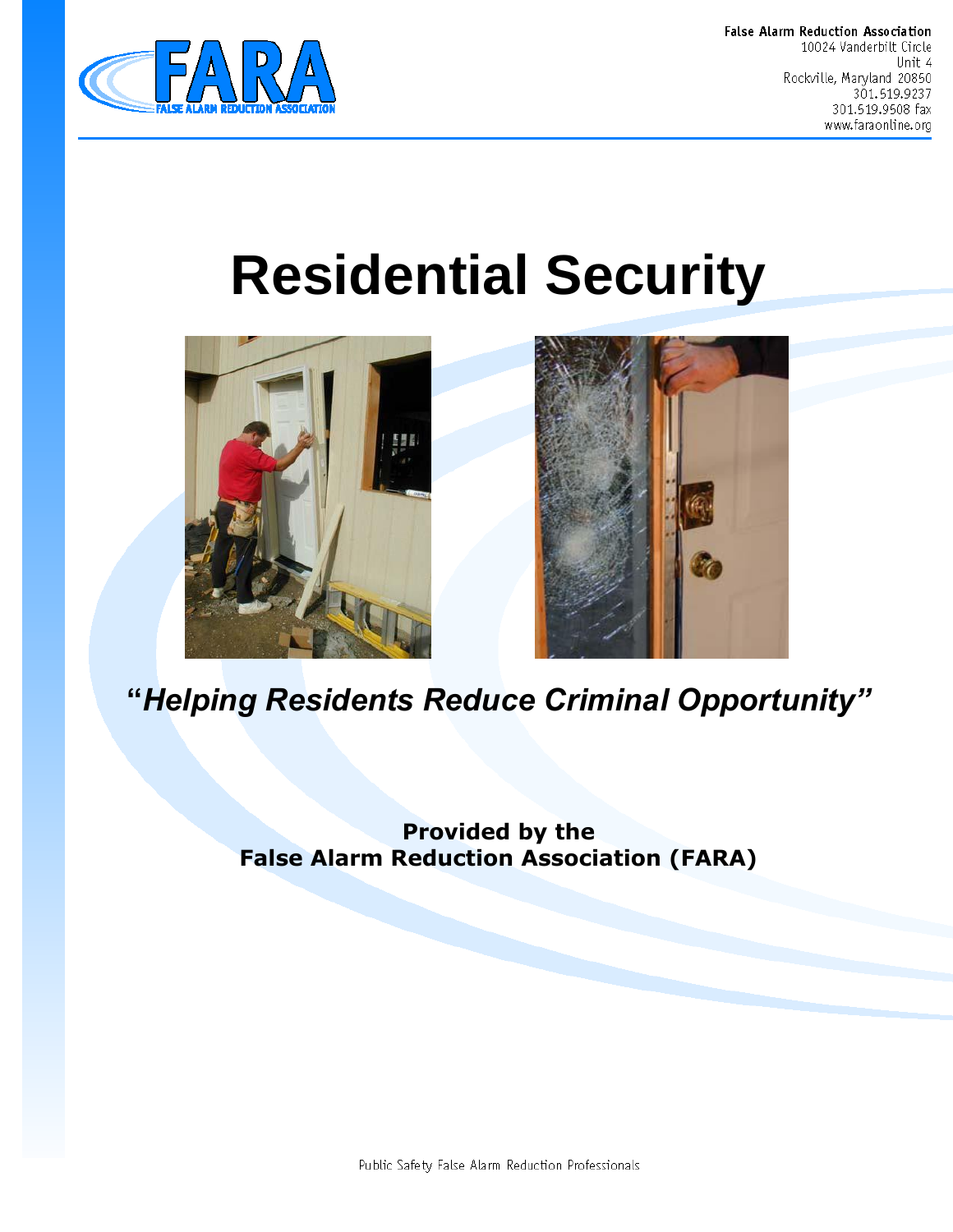## **Residential Security**

## **"***Helping Residents Reduce Criminal Opportunity"*

## **TABLE OF CONTENTS**

| Securing The Home                     |   |
|---------------------------------------|---|
| <b>Entry Points</b>                   | 3 |
| The Door                              | 3 |
| The Door Frame                        | 3 |
| The Deadbolt                          | 4 |
| Patio Doors (Sliding Glass Doors)     | 4 |
| <b>Windows and Glass</b>              | 5 |
| Deterrents                            | 5 |
| Threat and Risk Assessment            | 5 |
| Lighting                              | 5 |
| Dogs                                  | 6 |
| Occupancy                             | 6 |
| Children Home Alone                   | 6 |
| Alarm Systems                         |   |
| Prevention                            |   |
| <b>Citizens For Crime Prevention</b>  |   |
| Operation Identification              |   |
| <b>Residential Security Checklist</b> | 8 |

#### **Special Thanks to Chief John M. Douglas and Mike Betten of the Overland Park Police Department, Overland Park, Kansas for the development of this guide.**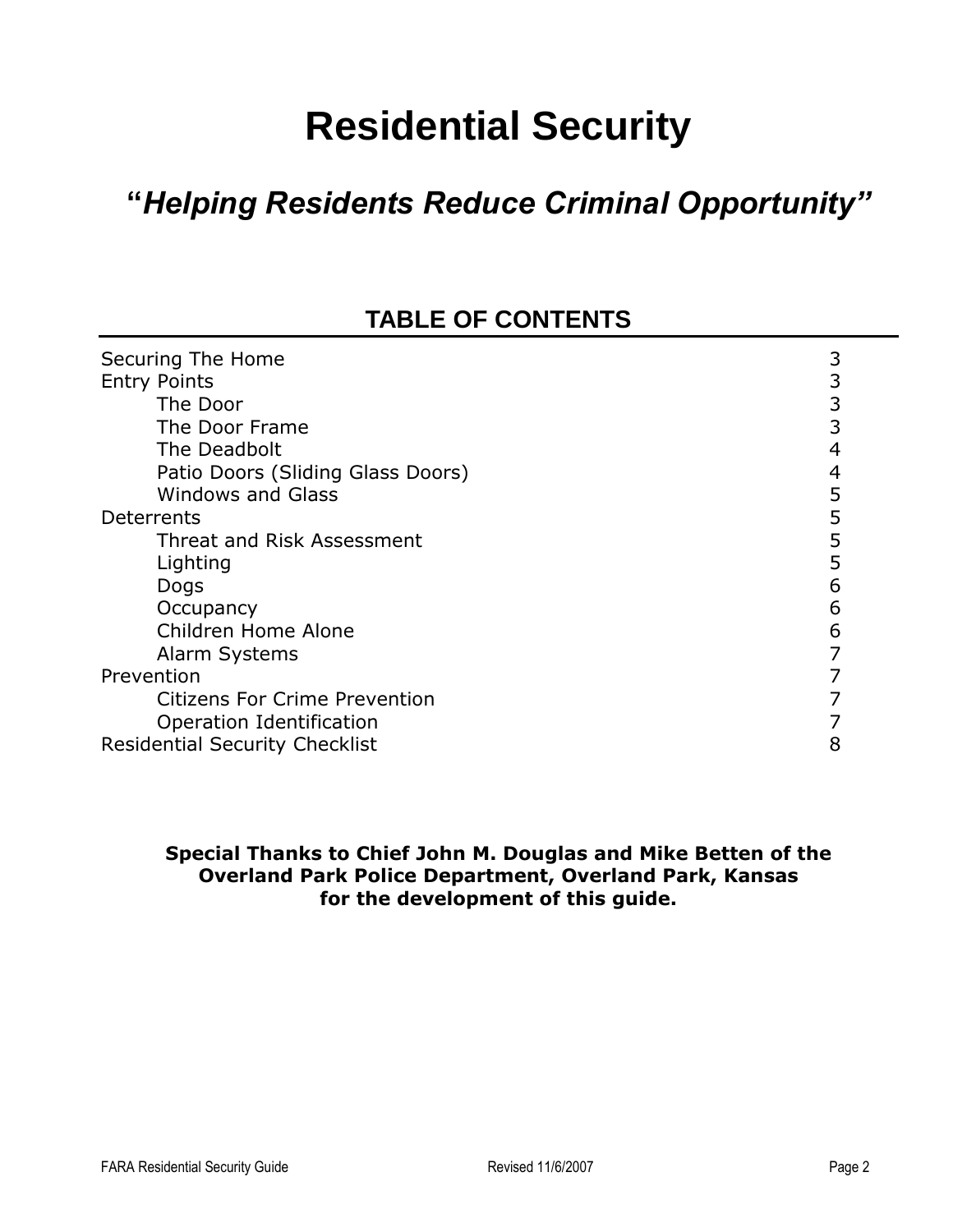#### *Securing the Home*



The length of time a burglar spends attempting to get into your home is proportional to the probability of detection. The chance of being seen and possibly identified is the burglar's biggest fear. Most burglars allow themselves one to two minutes to get into a home. Beyond that, the risk of detection becomes too great. A good security strategy slows burglars and extends them past their self-imposed time limits.

For an alarm system to be truly effective, a homeowner must first address the physical security of their home. When considering home security, a homeowner needs to invest in quality security hardware and ensure it is properly installed. Unfortunately, homeowners cannot always assume a new home contains quality security hardware. The cost of a new home is no indication of the level of security installed. In his book, Effective Physical Security, Robert L. O'Block writes:

> **"Even though door and window security are effective and simple methods of increasing the security of a structure, builders continue to use low quality, low security hardware and materials."**

Thus, home buyers desiring security are often at a disadvantage before they even move into their home. While structural weaknesses may be expensive to repair, home security can be substantially increased by implementation of a few simple and inexpensive, yet effective prevention techniques.

#### *ENTRY POINTS*

An exterior door is only as strong as its weakest component. A high quality lock installed in a door attached to a weak frame remains vulnerable to forced entry, and is equivalent to putting a padlock on a paper bag. In order for an exterior door to be an effective barrier between the burglar and their target, three aspects of a door assembly must be addressed and secured: *the door*, *the door frame, and the lock*.

#### *THE DOOR*

Exterior doors are often constructed of softwood products filled with insulating material and covered by veneer or metal sheeting. To improve security, it is extremely important that exterior doors be solid core and include a method to protect the door's susceptibility to

door edge splitting. (See photo at right.)

All exterior doors should be 1 ¾ inches thick. Steel doors should be a minimum of 24 gauge. Regardless of their type, most residential doors have wood-framed



edges, which need to be protected to prevent splitting at the deadbolt. To counter door splitting during an attack, the door should be equipped with an escutcheon plate, or door "reinforcer." An escutcheon plate significantly increases the rigidity of the door edge and reduces the chance of the door splitting around the deadbolt area. Most hardware stores carry these and they are easy to install. Some steel-edge doors are adequately protected without an escutcheon plate.

#### *THE DOOR FRAME*

The door frame is often referred to as the door jamb, which is inherently weak, as it is usually constructed of soft wood and offers little or no resistance to splitting. The most important point of any door security system is the place where the deadbolt lock meets the frame. This is the point *"where the rubber meets the road."* Adequately anchoring the strike plate to the wall structure of the house is critical. A strike plate is a piece of metal, usually brass or steel, that attaches to the door frame and receives the lock bolt.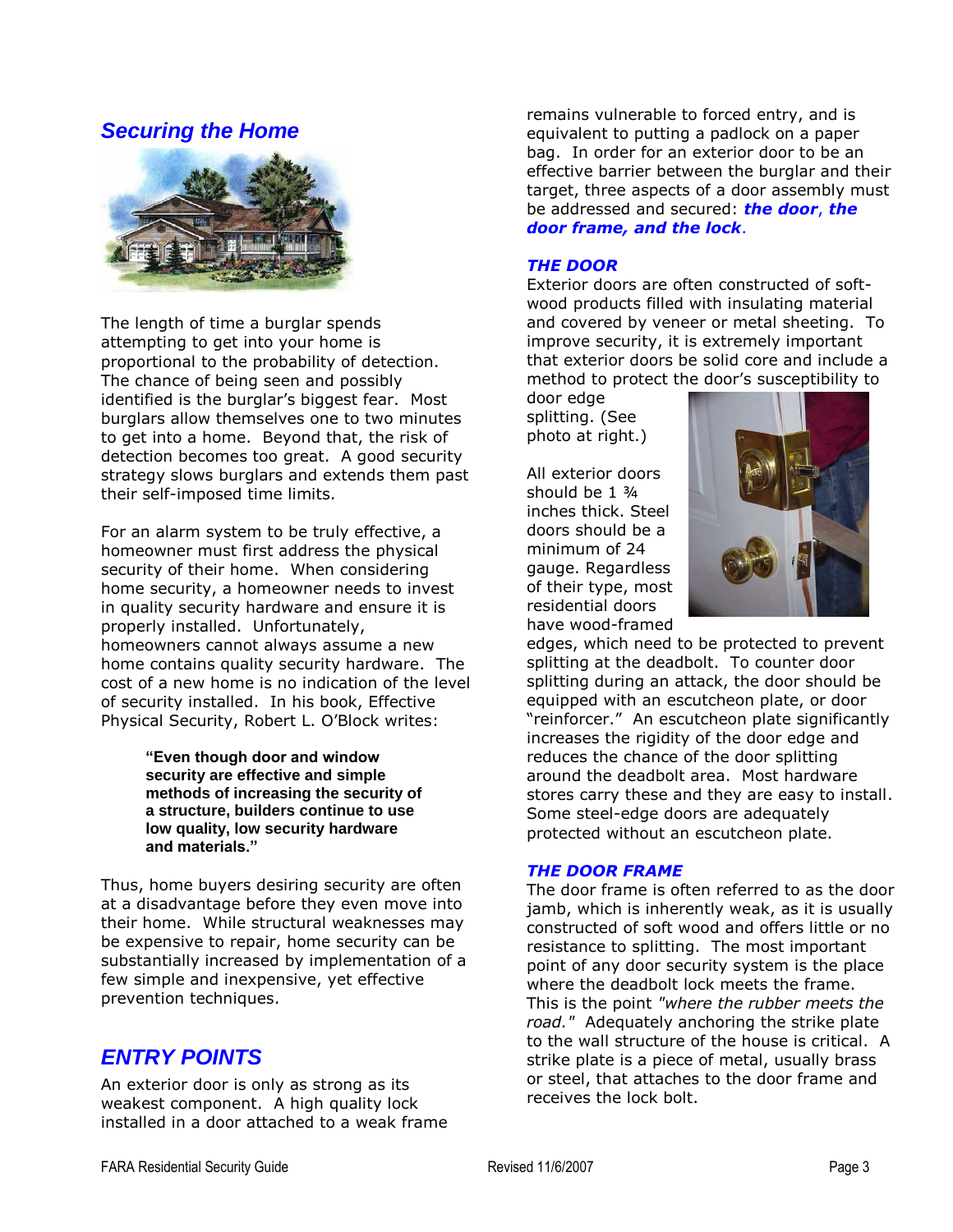Standard strike plates are secured with two screws, which offer little or no protection against door-frame failure. It is recommended that all exterior door frames be fitted with high-security strike plates. Available in a variety of designs, high-security strike plates utilize four or six offset screws and are usually constructed of heavy-gauge brass or steel. It is further recommended the strike plate be secured with at least 3-inch screws with a hardwood filler (blocker) inserted between the door jamb and wall structure (studs). The hardwood filler should extend a minimum of 12-inches above and below the strike plate. Commercially-made security products consisting of aluminum plates that install behind the door frame are available which can substitute for hardwood filler. This type of reinforcement method has proven to be very effective while maintaining aesthetics.

For an added measure of security, it is recommended that all door hinges be anchored with at least 3-inch screws and shimmed. While less likely an occurrence, the possibility exists that a burglar could attack the door from its hinged side.

Prevalent in residential subdivisions are entryways with side lights (pictured below, left) on one or both sides of the exterior door. While these types of doors are aesthetically pleasing, without proper security, they offer very little protection. The Crime Prevention Unit, working in cooperation with area home builders, tested a product which reinforces doorframes for side-light units. A "jamb brace" (pictured, below) can be installed in an existing door frame, or ordered with new doors from millwork companies.



**The Snap on cover conceals the "retro-fit" security product from view (right).**

#### *THE DEADBOLT*

It is important that deadbolts have the following minimum specifications:

- *Minimum ¼ inch interlocking carriage bolts to hold the cylinder halves together.*
- *Tapered cylinder guard.*
- *Hardened steel bolt with a 1-inch throw.*
- *Bolt encased in a single piece housing.*
- *Bolt constructed to limit internal movement or "play" when bolt is fully extended*

Not all deadbolts are created equal. They appear similar on the exterior, but the internal components are critical to the overall integrity of the lock. Inquire and ensure the deadbolt meets or exceeds ANSI grade 2 testing standards.



#### *PATIO DOOR (SLIDING DOOR)*

Patio or sliding doors are common on both old and new homes. While patio doors contain a large glass area, breaking glass is one of the least desirable ways for a burglar to gain entry. The amount of noise involved in breaking the glass, and the potential for suffering an injury, ensures most burglars will look for an easier and safer mode of entry. Measures should still be taken to protect the glass area against breakage.

The application of an impact-resistant material, such as security film, may be considered. Security film has limitations, so it is critical to install such products to manufacturer's specifications. A superior glazing product is laminated glass, which is the type of glass used in automobile windshields. It offers resistance to penetration other glass products do not possess.

Patio doors can also be defeated by prying the lock, sliding the door open, or by lifting the door out of its track. Fortunately, both of these types of attacks can be prevented. To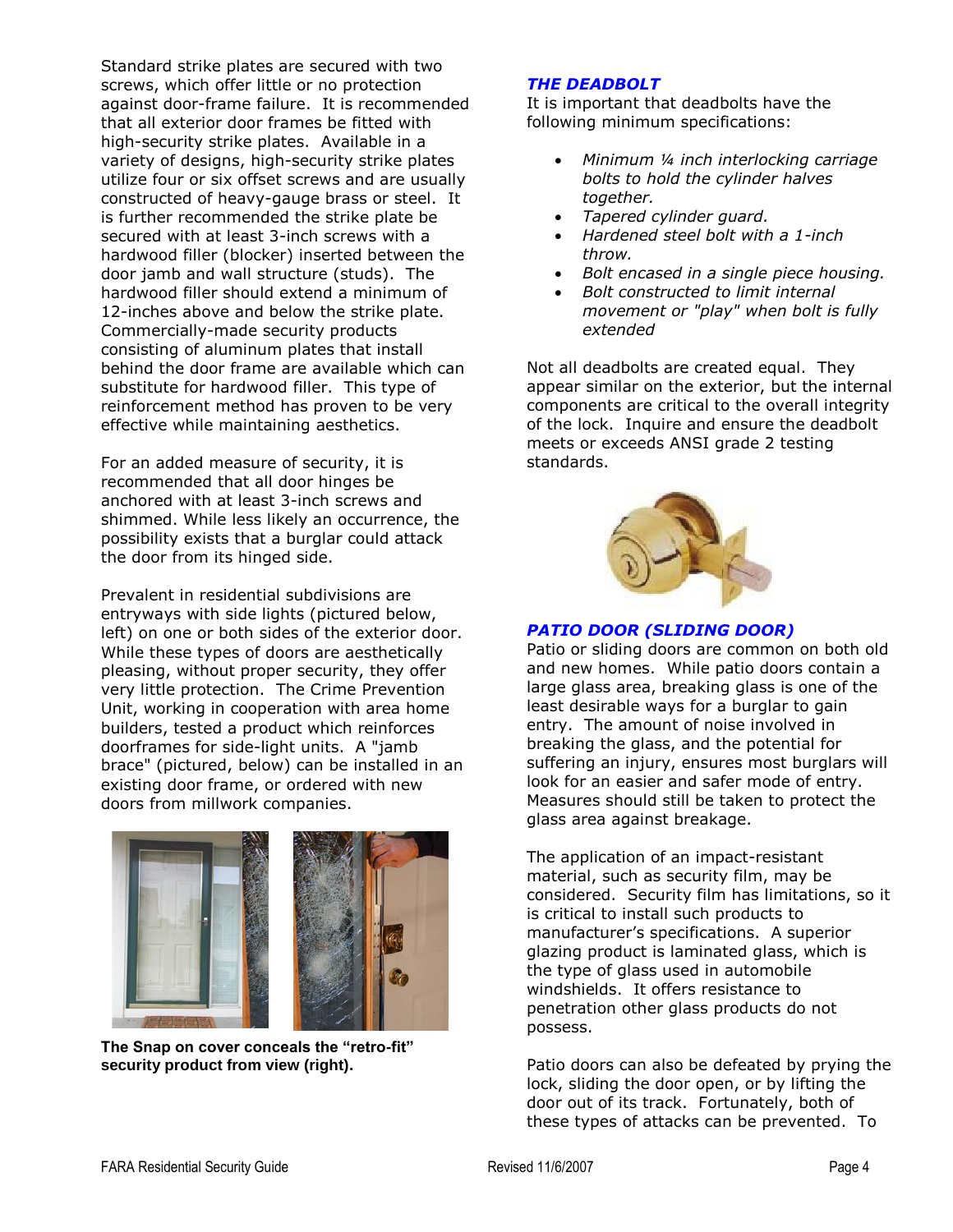prevent forcing the door open, a secondarylocking device reinforcing the door lock should be used. Examples include pins or "Charlie bars." Available at most hardware stores, these devices are inexpensive and easily installed. To prevent the patio door from being lifted out, it is recommended a homeowner use evenly spaced screws inserted in the upper slide track. The head of the screws should protrude just enough to allow free movement of the door, but prevent the door from being lifted out of its track (pictured, below).



**Screws placed just above the door in the header, eliminating upward motion.**

#### *WINDOWS AND GLASS*

Very few windows are manufactured with security as the main consideration. Most windows are designed for aesthetics and energy efficiency. Basement windows are extremely vulnerable and offer virtually no resistance to forced entry. The typical basement window is held in place by two spring-latches. These windows are typically constructed poorly and offer inadequate locking devices. Basement-window security can be improved with installation of security bars or glass blocks. While increasing the security of the residence, bars and glass blocks can restrict occupants from escaping the residence during a house fire. This should be considered prior to installing bars or blocks.

Single or double-hung windows are difficult to secure. Casement windows offer a better form of security. When considering window replacement or during construction of a new home, ask whether the window unit meets or exceeds the American Society for Testing and Materials (ASTM) F588-97. Windows meeting or exceeding this standard have been tested for their ability to resist forced-entry attacks. Window units meeting the ASTM standard are an improvement from the typical buildersgrade window unit and are more costly.



Laminated glass (pictured at left) should also be considered to enhance the overall security of window units. Laminated glass consists of two panes of glass with a tough plastic interlayer that makes forced entry extremely difficult. The glass may crack, but it will take several

**Laminated Glass**

blows for a burglar to penetrate it. This type of window will not sacrifice aesthetics to enhance the overall security of the home. The ability to exit of the house in the event of fire is not compromised for security purposes, because building codes mandate windows open from the inside. Having to break glass to facilitate escape during a fire is not recommended.

#### *DETERRENTS*

#### *THREAT AND RISK ASSESSMENT*

The intent of this brochure is to aid homeowners in self protection from unskilled, opportunistic burglars and their common entry methods. However, every individual, home, or neighborhood is different and may dictate or require specific security strategies. Constable Henri Berube, CPP of the Peel Regional Police has identified five threat levels in a residential setting.

- Level 5: Opportunistic/Unskilled Burglar
- Level 4: Professional/Skilled Burglar
- Level 3: Home Invasion/Robbery
- Level 2: Stalking/Domestic Violence
- Level 1: Terrorist Threat

Crime Prevention Practitioners can help identify your specific threat. The opportunistic burglar's behavior is impacted by simple precautions, while a violent or abusive perpetrator is motivated by emotion and danger. For each of the five levels listed, security strategies vary.

#### *LIGHTING*

Lighting can serve as an effective deterrent to burglars. Lighting is often the most prescribed, yet misunderstood security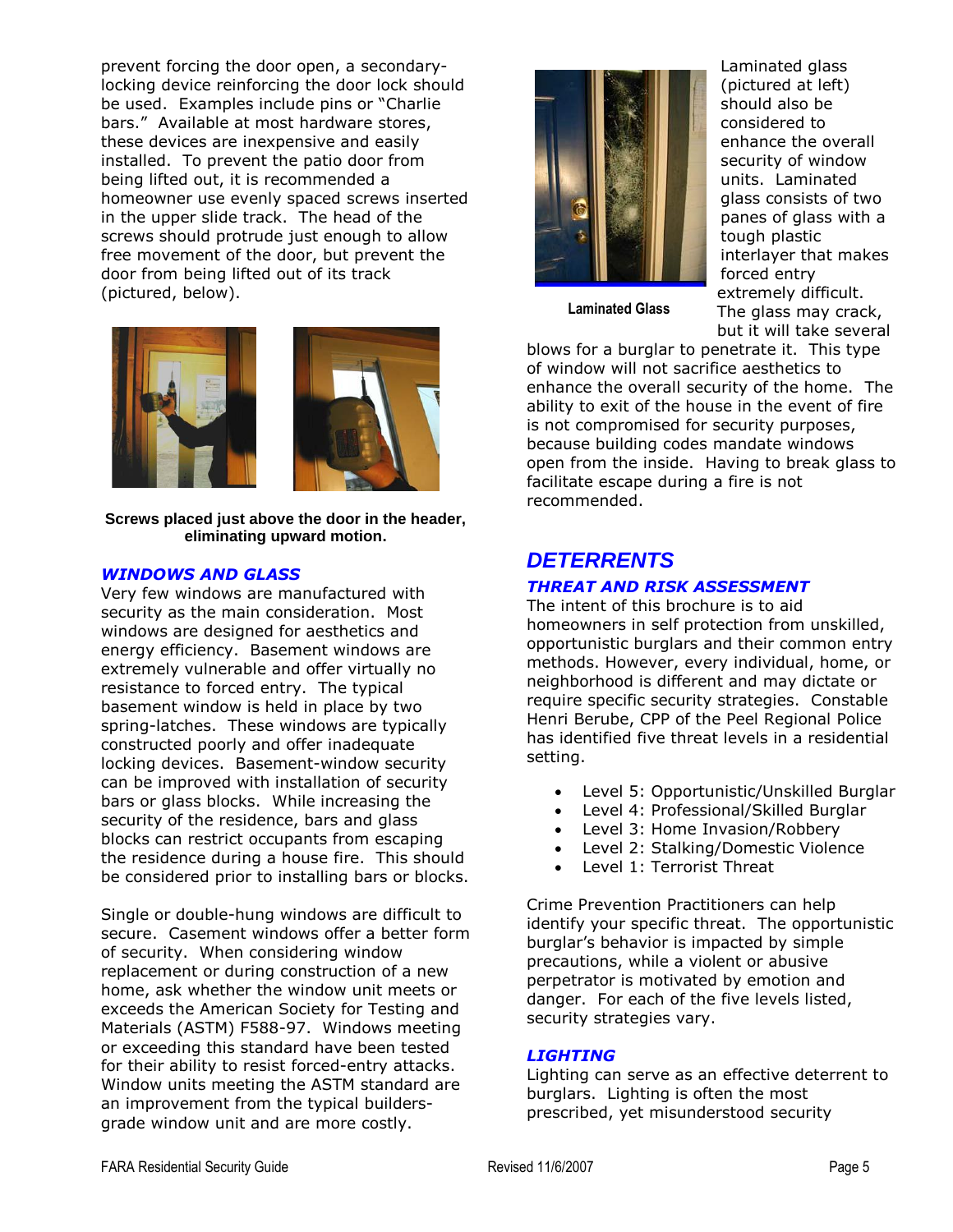recommendation. In general, a residence will benefit from leaving the lights on during hours of darkness. Lighting assists the police with identification of street addresses and provides the entire neighborhood a more secure feeling.

The sides and rear of the home are different. Motion sensitive lighting is preferred for several reasons:

- It increases the potential for witnesses by suddenly illuminating the environment. The human eye is naturally attracted to light.
- It saves on light-bulb maintenance costs, because lights are activated only when motion is detected, and they cycle off when activity ceases.
- It may create a "fight or flight" response in the perpetrator.

Research conducted by criminologists list motion activated-lighting as a significant deterrent to burglars who committed their crimes at night.

#### *DOGS*

Dogs have proven to be an effective deterrent to burglars. Researchers Paul Cromwell, James Olson and D'Aunn Avary write in their book, *Breaking and Entering: An Ethnographic Analysis of Burglary* (Sage, 1991)

> **"When asked what were considered absolute "no go" factors, most burglars responded that dogs were second only to occupancy. However, approximately 30% of the informants initially discounted the presence of dogs as a deterrent. Yet, during "ride alongs" the sight or sound of a dog at a potential target site almost invariably resulted in a "no go" decision.**

But are all dogs a deterrent? Professional dog handlers suggest some breeds are better at "watchdog" duties than other breeds. Dr. Stanley Coren in his book, *The Intelligence of Dogs: A Guide to the Thoughts, Emotions and Inner Lives of Our Canine Companions* (Bantam, 1995) consulted experts and found the following breeds to be good "guard dogs": Bull Mastiff, Rottweiler, Doberman Pinscher, Komondor, Puli, Giant Schnauzer, German Shepard, Rhodesian Ridgeback, and Kuvasz. Good "watchdogs" are the Rottwiler, German Shepard, West Highlander White Terrier,

Yorkshire Terrier, Cairn Terrier, Airedale Terrier, Poodle, and Miniature Schnauzer.



**Breeds such as the Rhodesian Ridgeback and Rottweiler are good guard and watch dogs, but do require close supervision and obedience.**

The worst watch dogs identified by Dr. Coren are: Bloodhound, Newfoundland, English Bulldog, Pug or Scottish Deerhound.

#### *OCCUPANCY*

The single greatest deterrent for most burglars is occupancy. Consider what Cromwell, Avary and Olson write about occupancy.

> **Almost all burglars avoid selecting as targets houses that are occupied. Only two of our informants (from 30 active burglars) stated that they would enter a residence that they knew was occupied. Therefore, it is important that the burglar develop techniques to probe the potential target site to determine if anyone is at home. The most common probe used by our informants was to send one of the burglars to the door to knock or ring the doorbell…Any strategy which gives a house an "illusion of occupancy" while the residents are gone, will serve to significantly reduce burglary.**

Creating the "illusion of occupancy" may be more difficult than it sounds. The FBI's Uniformed Crime Reports (UCR), indicate over 50% of all residential burglaries occur during the day. Lights and televisions on timers have limitations. Another interesting fact, which the researchers point out, is the method by which burglars check homes for occupancy; ringing the doorbell or knocking. In 2000, the UCR reported 2,049,946 burglaries, with twothirds being residential in nature.

#### *CHILDREN HOME ALONE*

One of the common recommendations made to parents with children who stay home alone is "don't answer the door." Given the information about a burglar's method of checking for occupancy, it is not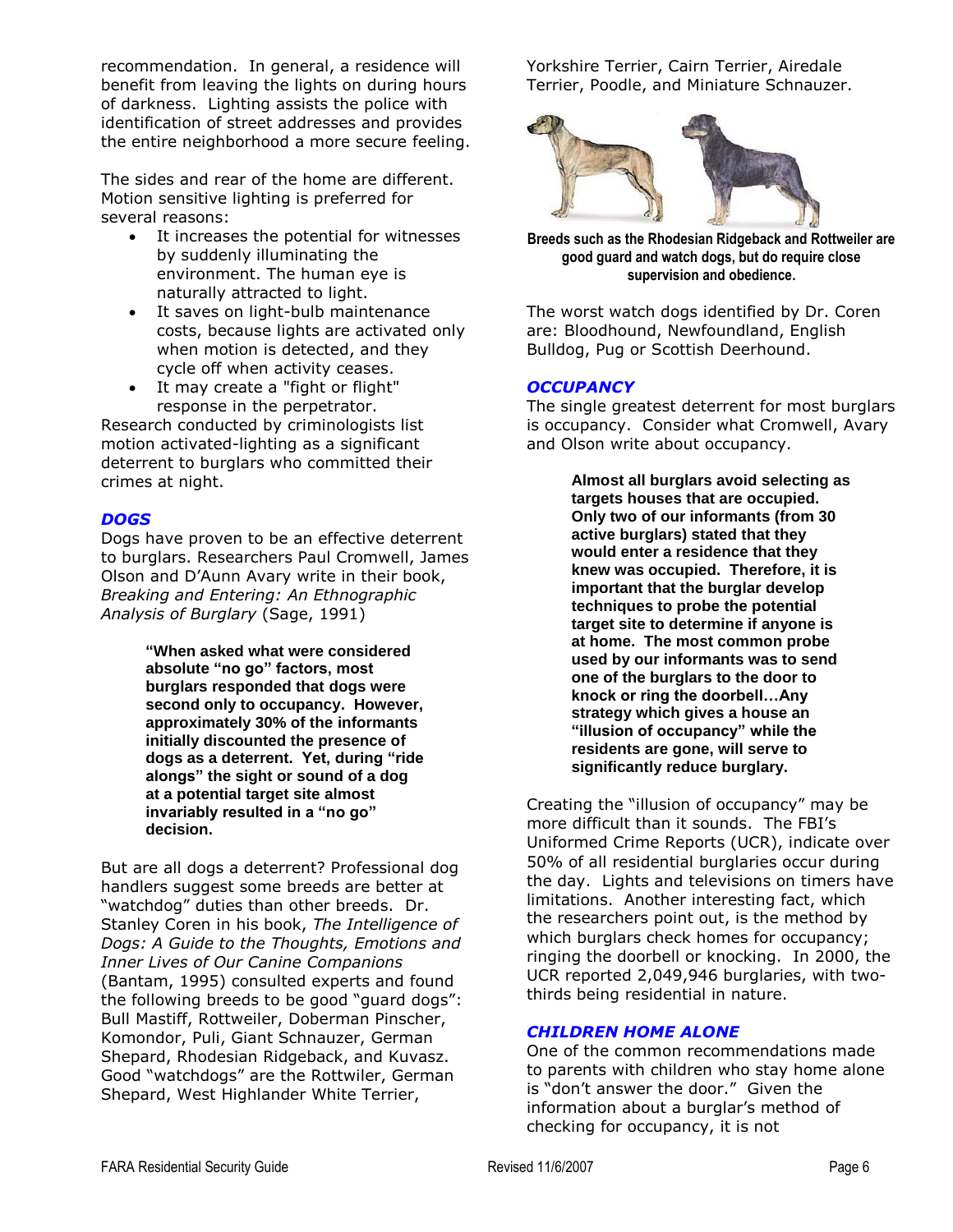recommended for children to remain quiet to create the illusion the house is unoccupied. Parents should consider strategies for their children to deal with this possibility. A child opening the door is much different than children making noise and creating the unmistakable "fact" a house is occupied. If children are left home alone, the physical security of the home is paramount. Misconceptions were demonstrated in the fall of 2001 when the Prairie Village and Overland Park communities in Kansas experienced three home invasions where children were home alone during the day. The burglar came to the front door, knocked, got no answer and proceeded to the rear of residence and kicked in the back doors. Given the deterrent value of occupancy, parents should teach their children strategies to acknowledge someone at the door rather than to remain silent.

#### *ALARM SYSTEMS*

Effective alarm systems serve as a deterrent to intruders. They can alert authorities to intrusions and provide residents with peace of mind while their home is unoccupied. However, alarm systems have limitations. Alarms cannot prevent an intruder's entry; they depend on a police response. If an alarm is activated while a house is occupied, the alarm system can seize the phone line inhibiting a resident's ability to dial 911! The most prominent, yet avoidable, problem with alarm systems is false activation. Prior to the purchase of an alarm system, we strongly encourage residents to contact the Crime Prevention Unit to match their needs, concerns, and lifestyle with the most appropriate security strategy. For more information on alarm systems and how you can prevent false alarms visit http://www.faraonline.org.

#### *PREVENTION*

#### *CITIZENS FOR CRIME PREVENTION*

The Neighborhood Watch Program employs the cooperative involvement of residents in a neighborhood. The program's goal is for neighbors to become acquainted with each other and to actively prevent and combat crime. Members of a Neighborhood Watch Program assist their police department by providing many additional eyes and ears. Protective neighborhoods are needed to help prevent criminal activity. Uniformed officers cannot be present when every situation

occurs. It is up to you, as an interested citizen, to report what you see and hear when it is happening. You are strongly encouraged to limit your involvement to placing telephone calls for police service. You should not attempt to take action on your own or try to apprehend suspects. Your job is to be a good witness. Our job as trained law enforcement officers is to apprehend criminals using your information. To start a Neighborhood Watch Program in your area, contact your Police or Sheriff's Department. Help us reduce criminal opportunity!

#### *OPERATION IDENTIFICATION*

Operation Identification originated in Monterey Park, CA, in 1963. This program is designed to prevent theft and burglary by notifying potential thieves that all property in a home can be readily identified by law enforcement agencies.

#### *How does this prevent thefts?*

If a marked item is stolen, it more difficult to trade or sell and could be used as direct evidence against the thief if found in their possession. After you have marked items of value, you will be provided Operation Identification decals to place in locations a thief might use to enter your home, i.e., doors or windows. This notice can be a major factor in preventing burglaries. The success of the program depends both on marking your property and displaying the decals.

#### *What marks should I engrave on my property?*

Engraving your property with your driver's license number, preceded by the state abbreviation (Example: *KSDL K00005789*). The item should be marked near the manufacturer's serial number if possible. If not, mark the item on the bottom or backside. Items can be marked in more than one place if desired, but at least one marking should be visible without having to dismantle the item.

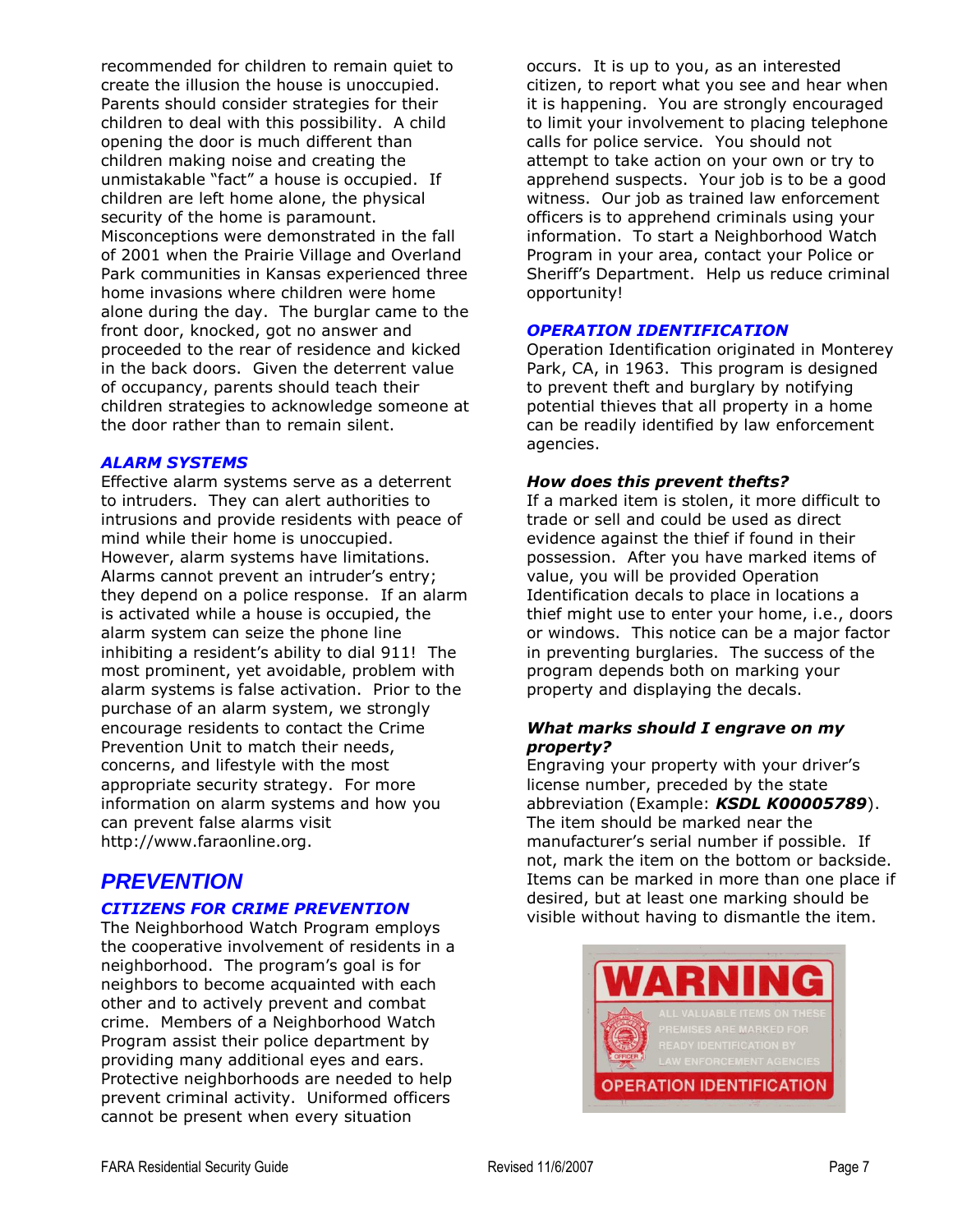### **Residential Security Checklist**

| <b>Name</b><br>___ | -<br><b>Tress</b><br>Ada. | $\sim$ $\cdots$<br>icer |
|--------------------|---------------------------|-------------------------|
|                    |                           |                         |

#### **Front Door WARNING! FIRE PREVENTION CODES FORBID DOUBLE CYLINDER LOCKS ON FRONT DOORS**

| Deadbolt Quality        | Unknown                                | $\Box$ Builder's Grade (Replace) |              | $\Box$ Adequate High Security                 |
|-------------------------|----------------------------------------|----------------------------------|--------------|-----------------------------------------------|
| <b>Escutcheon Plate</b> | Door Edge Vulnerable (Plate Necessary) |                                  |              | Door Edge Secure Unknown                      |
| Door Type               | <b>Hollow Core</b>                     | $\Box$ Steel                     | □ Wood Panel | $\Box$<br>Fiberglass                          |
| Door Frame              | $\Box$ Not Secure                      | $\Box$ Secure                    |              | $\Box$ Reinforcement Necessary (See Comments) |
| Glass Door Side-Light   | J Annealed                             | $\Box$ Tempered                  | Laminated    | $\Box$ Lock Within 40 inches of Glass         |
| Comments:               |                                        |                                  |              |                                               |
|                         |                                        |                                  |              |                                               |
|                         |                                        |                                  |              |                                               |
|                         |                                        |                                  |              |                                               |

#### **Rear Door WARNING! FIRE HAZARDS CAN BE CREATED BY USING DOUBLE CYLINDER LOCKS**

| <b>Deadbolt Quality</b> | コ Unknown            | $\Box$ Builder's Grade (Replace)              |                   | $\Box$ Adequate High Security                 |
|-------------------------|----------------------|-----------------------------------------------|-------------------|-----------------------------------------------|
| <b>Escutcheon Plate</b> |                      | $\Box$ Door Edge Vulnerable (Plate Necessary) |                   | $\Box$ Door Edge Secure Unknown               |
| Door Type               | $\Box$ Hollow Core   | $\Box$ Steel                                  | $\Box$ Wood Panel | $\Box$ Fiberglass                             |
| Door Frame              | $\square$ Not Secure | $\Box$ Secure                                 |                   | $\Box$ Reinforcement Necessary (See Comments) |
| Glass Door Side-Light   | Annealed             | $\Box$ Tempered                               | Laminated<br>ΙI   | $\Box$ Lock Within 40 inches of Glass         |
| Comments:               |                      |                                               |                   |                                               |
|                         |                      |                                               |                   |                                               |
|                         |                      |                                               |                   |                                               |
|                         |                      |                                               |                   |                                               |

#### **Other Door WARNING! FIRE HAZARDS CAN BE CREATED BY USING DOUBLE CYLINDER LOCKS**

| <b>Deadbolt Quality</b> | ∃ Unknown                                     | $\Box$ Builder's Grade (Replace) |                  | $\Box$ Adequate High Security                 |
|-------------------------|-----------------------------------------------|----------------------------------|------------------|-----------------------------------------------|
| <b>Escutcheon Plate</b> | $\Box$ Door Edge Vulnerable (Plate Necessary) |                                  |                  | $\Box$ Door Edge Secure $\Box$ Unknown        |
| Door Type               | $\Box$ Hollow Core                            | $\Box$ Steel                     | Wood Panel       | $\Box$ Fiberglass                             |
| Door Frame              | $\Box$ Not Secure                             | $\Box$ Secure                    |                  | $\Box$ Reinforcement Necessary (See Comments) |
| Glass Door Side-Light   | $\Box$ Annealed                               | $\Box$ Tempered                  | $\Box$ Laminated | $\Box$ Lock Within 40 inches of Glass         |
| Comments:               |                                               |                                  |                  |                                               |
|                         |                                               |                                  |                  |                                               |
|                         |                                               |                                  |                  |                                               |
|                         |                                               |                                  |                  |                                               |

#### **Sliding Patio Door**

| Secure                | Install Screws in Top Track | □ Additional Locking Device "Charlie Bar" |
|-----------------------|-----------------------------|-------------------------------------------|
| <sup>1</sup> Annealed | Tempered                    | Laminated                                 |
|                       |                             |                                           |
|                       |                             |                                           |
|                       |                             |                                           |
|                       |                             |                                           |
|                       |                             |                                           |